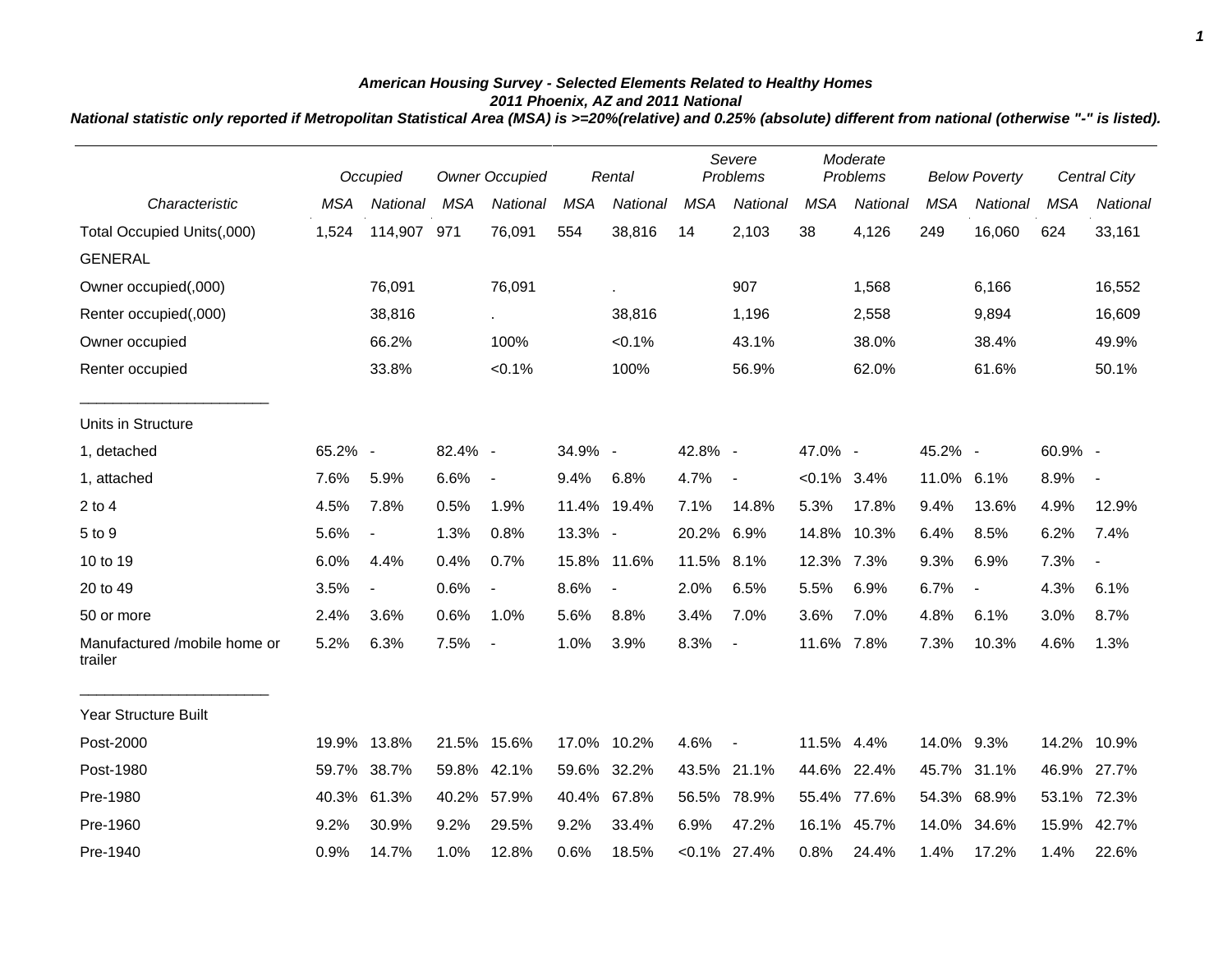|                                                        |         | Occupied       |            | <b>Owner Occupied</b> |                | Rental                   |                | Severe<br>Problems |                | Moderate<br>Problems |                | <b>Below Poverty</b>     |            | Central City |  |
|--------------------------------------------------------|---------|----------------|------------|-----------------------|----------------|--------------------------|----------------|--------------------|----------------|----------------------|----------------|--------------------------|------------|--------------|--|
| Characteristic                                         | MSA     | National       | <b>MSA</b> | National              | <b>MSA</b>     | National                 | <b>MSA</b>     | National           | <b>MSA</b>     | National             | <b>MSA</b>     | National                 | <b>MSA</b> | National     |  |
| Foundation (for 1-unit not<br>manufactured)            |         |                |            |                       |                |                          |                |                    |                |                      |                |                          |            |              |  |
| 1-Unit not manufactured(,000)                          | 1,110   | 80,505         | 864        | 66,752                | 245            | 13,753                   | 7              | 1,040              | 18             | 1,772                | 140            | 7,844                    | 435        | 18,949       |  |
| With a basement under all of<br>house                  | 0.2%    | 32.7%          | 0.3%       | 34.4%                 | 0.1%           | 24.0%                    |                | $< 0.1\%$ 32.2%    |                | $< 0.1\%$ 22.1%      |                | $< 0.1\%$ 27.3%          | 0.1%       | 31.9%        |  |
| With a basement under part of<br>house                 | 0.8%    | 10.6%          | 1.1%       | 11.3%                 | $< 0.1\%$ 7.2% |                          | $< 0.1\%$ 7.9% |                    | 1.8%           | 8.7%                 | $< 0.1\%$ 7.3% |                          | 0.6%       | 8.1%         |  |
| With a crawl space                                     | 0.6%    | 22.1%          | 0.6%       | 21.4%                 | 0.9%           | 25.3%                    | $< 0.1\%$      | 24.1%              | $< 0.1\%$      | 40.2%                | 0.2%           | 25.9%                    | 0.5%       | 20.2%        |  |
| On a concrete slab                                     | 97.6%   | 33.1%          | 97.5%      | 31.5%                 | 98.2%          | 41.1%                    | 100%           | 29.7%              | 98.2%          | 23.7%                | 98.1%          | 36.4%                    | 97.7%      | 38.2%        |  |
| In some other way                                      | 0.6%    | 1.6%           | 0.6%       | 1.4%                  | 0.8%           | 2.4%                     | $< 0.1\%$ 6.1% |                    | $< 0.1\%$ 5.3% |                      | 1.7%           | 3.2%                     | 1.1%       | 1.6%         |  |
| <b>EXTERIOR</b>                                        |         |                |            |                       |                |                          |                |                    |                |                      |                |                          |            |              |  |
| <b>External Building Conditions (non</b><br>multiunit) |         |                |            |                       |                |                          |                |                    |                |                      |                |                          |            |              |  |
| Sagging roof                                           | 1.6%    | 2.0%           | 1.8%       |                       | 0.7%           | 2.9%                     | 3.3%           | 9.0%               | 13.1% -        |                      | 3.1%           | 3.8%                     | 2.6%       |              |  |
| Missing roofing material                               | 5.2%    | 3.6%           | 5.1%       | 3.4%                  | 5.4%           | 4.1%                     | 33.2%          | 9.9%               | 6.9%           | 14.3%                | 8.3%           | 5.8%                     | 4.3%       |              |  |
| Hole in roof                                           | 1.6%    | $\blacksquare$ | 1.1%       |                       | 3.3%           | 2.4%                     | 30.1%          | 7.6%               | 2.8%           | 11.9%                | 4.1%           | $\overline{\phantom{a}}$ | 1.9%       |              |  |
| Missing bricks, siding, other<br>outside wall material | 1.7%    | 2.5%           | 1.2%       | 2.2%                  | 3.3%           | $\blacksquare$           | 3.3%           | 10.7%              | 8.4%           | 14.2%                | 1.2%           | 5.0%                     | 2.4%       | 3.2%         |  |
| Sloping outside walls                                  | 0.6%    | 1.2%           | 0.5%       | 1.0%                  | 1.2%           | 2.2%                     | 3.3%           | 5.9%               | 10.3% -        |                      | 1.4%           | 2.3%                     | 0.8%       | 1.5%         |  |
| Boarded up windows                                     | 1.1%    |                | 1.1%       | 0.9%                  | 1.0%           | 1.6%                     | 18.2%          | 4.5%               | 14.1%          | 6.1%                 | 1.5%           | 2.6%                     | 1.1%       | 1.5%         |  |
| Broken windows                                         | 6.0%    | 4.2%           | 6.1%       | 3.7%                  | 5.5%           | $\overline{\phantom{a}}$ | 33.2%          | 14.1%              | 14.3%          | 18.1%                | 11.7%          | 8.6%                     | 6.7%       | 4.8%         |  |
| Bars on windows                                        | 6.6%    | 2.9%           | 6.5%       | 2.7%                  | 6.8%           | 3.8%                     | 8.6%           | 4.2%               | 15.0%          | 7.5%                 | 11.6%          | 4.8%                     | 9.7%       |              |  |
| Foundation crumbling or has open 4.5%<br>crack or hole |         |                | 4.4%       |                       | 5.0%           | 6.8%                     | 3.3%           | 15.0%              | 8.0%           | 18.5%                | $9.0\%$        | $\sim$                   | 5.7%       |              |  |
| None of the above                                      | 78.2% - |                | 78.5% -    |                       | 77.1% -        |                          |                | 51.0% 64.2%        | 50.6% -        |                      | 66.8% -        |                          | 73.9% -    |              |  |
| None of the above(excluding bars) 83.0% -              |         |                | 83.4% -    |                       | 81.6% -        |                          | 59.6% -        |                    | 54.7% -        |                      | 73.3% -        |                          | 81.1% -    |              |  |
| Water Leakage During Last 12<br>Months                 |         |                |            |                       |                |                          |                |                    |                |                      |                |                          |            |              |  |

*2*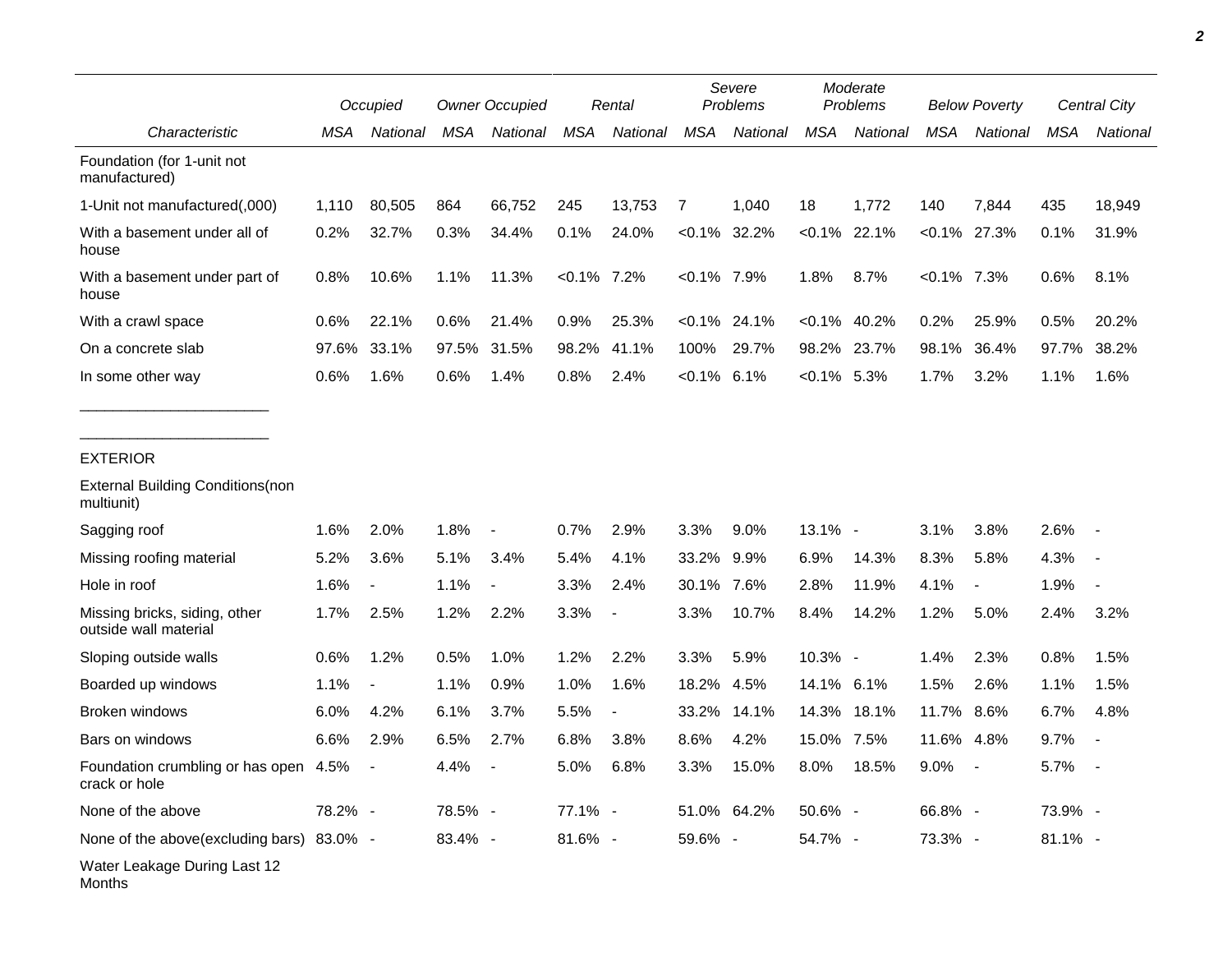|                                         | Occupied       |                          | <b>Owner Occupied</b> |                          | Rental         |                          | Severe<br>Problems |                | Moderate<br>Problems |                          | <b>Below Poverty</b> |                          | Central City |                          |
|-----------------------------------------|----------------|--------------------------|-----------------------|--------------------------|----------------|--------------------------|--------------------|----------------|----------------------|--------------------------|----------------------|--------------------------|--------------|--------------------------|
| Characteristic                          | MSA            | National                 | MSA                   | National                 | MSA            | National                 | MSA                | National       | <b>MSA</b>           | National                 | MSA                  | National                 | <b>MSA</b>   | National                 |
| With leakage from outside<br>structure  | 7.9%           | 11.0%                    | 8.2%                  | 11.5%                    | 7.2%           | 9.8%                     |                    | 36.3% 17.4%    | 34.2% -              |                          | 8.1%                 | 11.6%                    | 9.0%         | 11.6%                    |
| Roof                                    | 5.5%           | $\overline{\phantom{a}}$ | 6.2%                  | $\overline{\phantom{a}}$ | 4.4%           | $\overline{\phantom{a}}$ |                    | 23.7% 10.0%    | 15.3% -              |                          | 4.7%                 | 6.5%                     | 6.2%         | $\blacksquare$           |
| <b>Basement leak</b>                    | $< 0.1\%$ 2.8% |                          | <0.1%                 | $3.4\%$                  | $< 0.1\%$ 1.4% |                          | $< 0.1\%$ 2.5%     |                | $< 0.1\%$ 5.1%       |                          | $< 0.1\%$            | 1.9%                     | $< 0.1\%$    | 2.6%                     |
| Walls, closed windows, or doors<br>leak | 1.6%           | 2.2%                     | 1.7%                  | $\overline{\phantom{a}}$ | 1.5%           | 3.0%                     | $< 0.1\%$ 4.7%     |                | 17.6% 8.9%           |                          | 1.3%                 | 2.8%                     | 2.3%         | 2.9%                     |
| Other or Unknown exterior Leak          | 1.0%           | $\blacksquare$           | 0.6%                  | 1.1%                     | 1.5%           | $\blacksquare$           | 12.6% 2.9%         |                | 2.8%                 | $\overline{\phantom{a}}$ | 2.3%                 | 1.3%                     | 0.8%         | 1.4%                     |
| <b>INTERIOR</b>                         |                |                          |                       |                          |                |                          |                    |                |                      |                          |                      |                          |              |                          |
| Damage                                  |                |                          |                       |                          |                |                          |                    |                |                      |                          |                      |                          |              |                          |
| Holes in floors                         | 1.1%           | $\blacksquare$           | 1.0%                  | $\overline{\phantom{a}}$ | 1.4%           | $\overline{\phantom{a}}$ | 16.8% 7.2%         |                | 16.8% 9.9%           |                          | 1.6%                 | 2.1%                     | 1.8%         | 1.3%                     |
| Open cracks or holes                    | 4.4%           | $\overline{\phantom{a}}$ | 3.6%                  | $\blacksquare$           | 5.8%           | 7.1%                     | 13.9%              | 18.1%          | 24.0%                | 29.9%                    | 6.7%                 | 8.6%                     | 5.0%         | 6.7%                     |
| Broken plaster or peeling paint         | 1.4%           | 2.1%                     | 0.9%                  | 1.5%                     | 2.4%           | 3.1%                     | 7.8%               | $\blacksquare$ |                      | 11.6% 18.6%              | 3.9%                 | $\overline{\phantom{a}}$ | 2.2%         | 3.2%                     |
| Water Leakage During Last 12<br>Months  |                |                          |                       |                          |                |                          |                    |                |                      |                          |                      |                          |              |                          |
| With leakage from inside structure 8.2% |                | $\sim$                   | 6.7%                  | $\overline{\phantom{a}}$ | 10.9% -        |                          | 22.2%              | 16.2%          | 29.9% -              |                          | 9.8%                 | $\overline{\phantom{a}}$ | 8.1%         | 10.0%                    |
| Fixtures backed up or overflowed        | 2.0%           | $\blacksquare$           | 1.4%                  | $\overline{\phantom{a}}$ | 2.9%           | $\overline{\phantom{a}}$ | 1.9%               | 4.9%           | 8.5%                 | 6.6%                     | 0.9%                 | 2.2%                     | 2.3%         | $\overline{\phantom{a}}$ |
| Pipes leaked                            | 3.7%           | $\blacksquare$           | 2.5%                  | $\overline{\phantom{a}}$ | 5.7%           | $\overline{\phantom{a}}$ | 17.8%              | 8.4%           | 16.3%                | 12.5%                    | 6.3%                 | $\overline{\phantom{a}}$ | 4.3%         | $\overline{\phantom{a}}$ |
| Broken water heater                     | 0.9%           | $\overline{\phantom{a}}$ | 1.3%                  | 0.9%                     | 0.2%           | 0.8%                     | 2.6%               | 1.4%           | 1.8%                 | $\blacksquare$           | 0.5%                 | 1.0%                     | 0.2%         | 0.7%                     |
| Other or Unknown                        | 1.9%           | 2.4%                     | 1.6%                  | $\overline{\phantom{a}}$ | 2.5%           | 3.6%                     | $<0.1\%$ 3.2%      |                | 5.8%                 | $\overline{\phantom{a}}$ | 2.3%                 | 3.0%                     | 1.6%         | 2.9%                     |
| Rodents                                 |                |                          |                       |                          |                |                          |                    |                |                      |                          |                      |                          |              |                          |
| Signs of rats in last 3 mon.            | 0.6%           | 1.0%                     | 0.4%                  | 0.9%                     | 1.0%           | 1.3%                     | 4.4%               | 3.3%           | 4.2%                 |                          | 1.0%                 | 1.8%                     | 1.2%         | 1.4%                     |
| Signs of mice in last 3 mon.            | 1.8%           | 11.1%                    | 1.9%                  | 11.7%                    | 1.6%           | 10.0%                    | 1.8%               | 17.7%          | 5.0%                 | 20.0%                    | 2.8%                 | 12.5%                    | 2.8%         | 9.9%                     |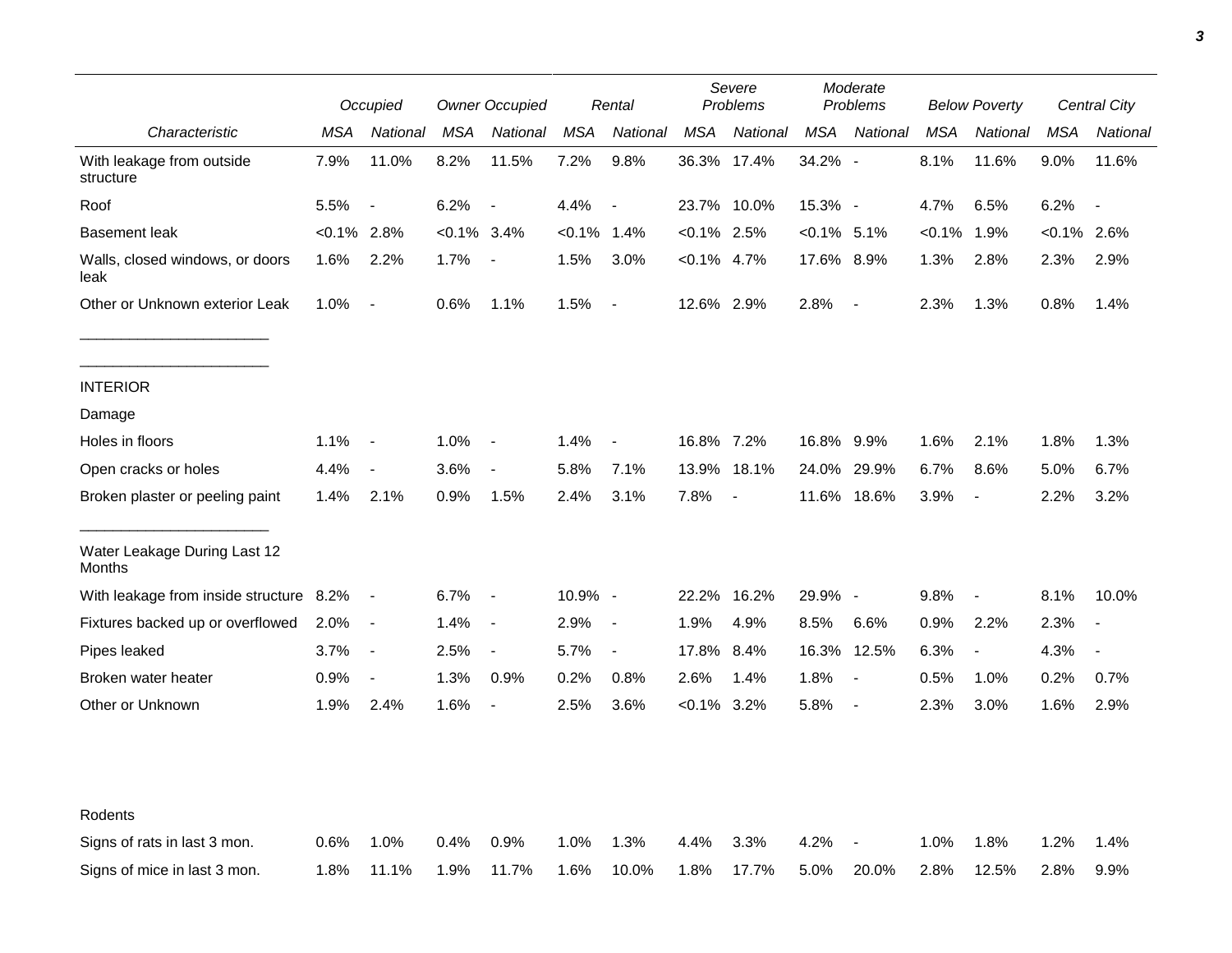|                                                           |             | Occupied                 |                | <b>Owner Occupied</b>    |                | Rental                   |                | Severe<br>Problems | Moderate<br>Problems |                          | <b>Below Poverty</b> |                          | Central City |             |
|-----------------------------------------------------------|-------------|--------------------------|----------------|--------------------------|----------------|--------------------------|----------------|--------------------|----------------------|--------------------------|----------------------|--------------------------|--------------|-------------|
| Characteristic                                            | <b>MSA</b>  | National                 | <b>MSA</b>     | National                 | <b>MSA</b>     | National                 | <b>MSA</b>     | National           | <b>MSA</b>           | National                 | <b>MSA</b>           | <b>National</b>          | <b>MSA</b>   | National    |
| Signs of rodents, not sure which<br>kind in last 3 mon.   | 0.1%        | 0.6%                     | 0.2%           | 0.5%                     | $< 0.1\%$ 0.8% |                          | $< 0.1\%$      | 1.5%               | $< 0.1\%$            | 1.6%                     | 0.1%                 | 1.0%                     | 0.1%         | 0.7%        |
| Electrical                                                |             |                          |                |                          |                |                          |                |                    |                      |                          |                      |                          |              |             |
| No electrical wiring                                      | $< 0.1\%$ - |                          | $< 0.1\%$ 0.1% |                          | 0.1%           | Ĭ.                       | $< 0.1\%$      | 3.2%               | $< 0.1\%$            | 0.1%                     | $< 0.1\%$ 0.3%       |                          | 0.1%         |             |
| Exposed wiring                                            | 3.3%        | 1.6%                     | 3.0%           | 1.3%                     | 3.7%           | 2.1%                     | 1.3%           | 6.2%               | 2.7%                 | 3.9%                     | 5.1%                 | 2.5%                     | 4.3%         | 1.6%        |
| Rooms without electric outlets                            | 0.8%        | $\overline{\phantom{a}}$ | 0.6%           | $\overline{\phantom{a}}$ | 1.2%           | $\overline{\phantom{a}}$ | $< 0.1\%$ 6.5% |                    | 1.0%                 | 2.2%                     | 2.2%                 | 1.4%                     | 0.7%         | 1.0%        |
| Fuses/breakers blown in last 3<br>mon.                    | 11.8%       | 9.4%                     | 13.1% 9.4%     |                          | 9.4%           |                          | 22.2%          | 14.7%              | 18.7% -              |                          | 8.6%                 | $\overline{\phantom{a}}$ | 11.5% -      |             |
| Sanitation                                                |             |                          |                |                          |                |                          |                |                    |                      |                          |                      |                          |              |             |
| Lacking complete kitchen facilities                       | 1.4%        | 1.7%                     | 1.2%           | 0.6%                     | 1.9%           | 4.0%                     | 5.7%           | 8.4%               | 56.4%                | 44.4%                    | 2.4%                 | 3.3%                     | 2.3%         | 2.8%        |
| Lacking some or all plumbing<br>facilities                | 0.6%        | 1.3%                     | 0.4%           | 0.8%                     | 1.0%           | 2.1%                     | 67.4% -        |                    | $< 0.1\%$ 0.0%       |                          | 0.6%                 | 2.1%                     | 0.9%         | 1.8%        |
| Water not safe to drink                                   | 18.4% 8.3%  |                          | 16.1% 6.2%     |                          |                | 22.6% 12.3%              | 36.1%          | 14.7%              | 29.6%                | 14.9%                    | 30.6%                | 13.1%                    |              | 24.4% 10.1% |
| Water stoppage in last 3 mon.                             | 3.4%        | $\overline{\phantom{a}}$ | 1.9%           | 3.5%                     | 6.0%           | $\overline{\phantom{a}}$ | 3.9%           | 8.3%               | 7.5%                 | 9.4%                     | 4.2%                 | $\overline{\phantom{a}}$ | 3.4%         | $\sim$      |
| No flush toilets working some time 2.0%<br>in last 3 mon. |             | $\overline{\phantom{a}}$ | 1.4%           | 1.1%                     | 3.2%           | $\overline{\phantom{a}}$ | 3.5%           | 5.7%               | 6.5%                 | 9.8%                     | 3.2%                 | $\overline{\phantom{a}}$ | 2.4%         | $\sim$      |
| With sewage disposal breakdowns 1.6%<br>in last 3 mon.    |             | $\blacksquare$           | 1.3%           | $\overline{\phantom{a}}$ | 2.0%           | $\overline{\phantom{a}}$ | 14.3% 3.7%     |                    | 4.2%                 | $\overline{\phantom{a}}$ | 3.2%                 | 2.0%                     | 2.6%         | 1.6%        |
| Septic tank, cesspool, chemical<br>toilet                 | 3.5%        | 19.6%                    | 4.5%           | 25.7%                    | 1.8%           | 7.5%                     | 4.4%           | 15.6%              | 1.4%                 | 16.1%                    | 4.8%                 | 14.7%                    | 1.1%         | $\sim$ $-$  |
| With septic tank or cesspool<br>breakdowns in last 3 mon. | $< 0.1\%$ - |                          | 0.1%           | 0.3%                     | $< 0.1\%$ 0.2% |                          | $< 0.1\%$ 0.8% |                    | $< 0.1\%$ 0.8%       |                          | $< 0.1\%$ 0.4%       |                          | $< 0.1\%$ -  |             |

## HEATING/FUEL

Main Heating Equipment Warm-air furnace a a 49.3% 64.1% 49.9% 67.9% 48.3% - 47.6% - 26.7% 39.1% 52.2% - 52.5% -Steam or hot water system 0.1% 11.0% <0.1% 9.7% 0.4% 13.5% <0.1% 18.6% <0.1% 14.0% 0.1% 10.9% 0.3% 15.6%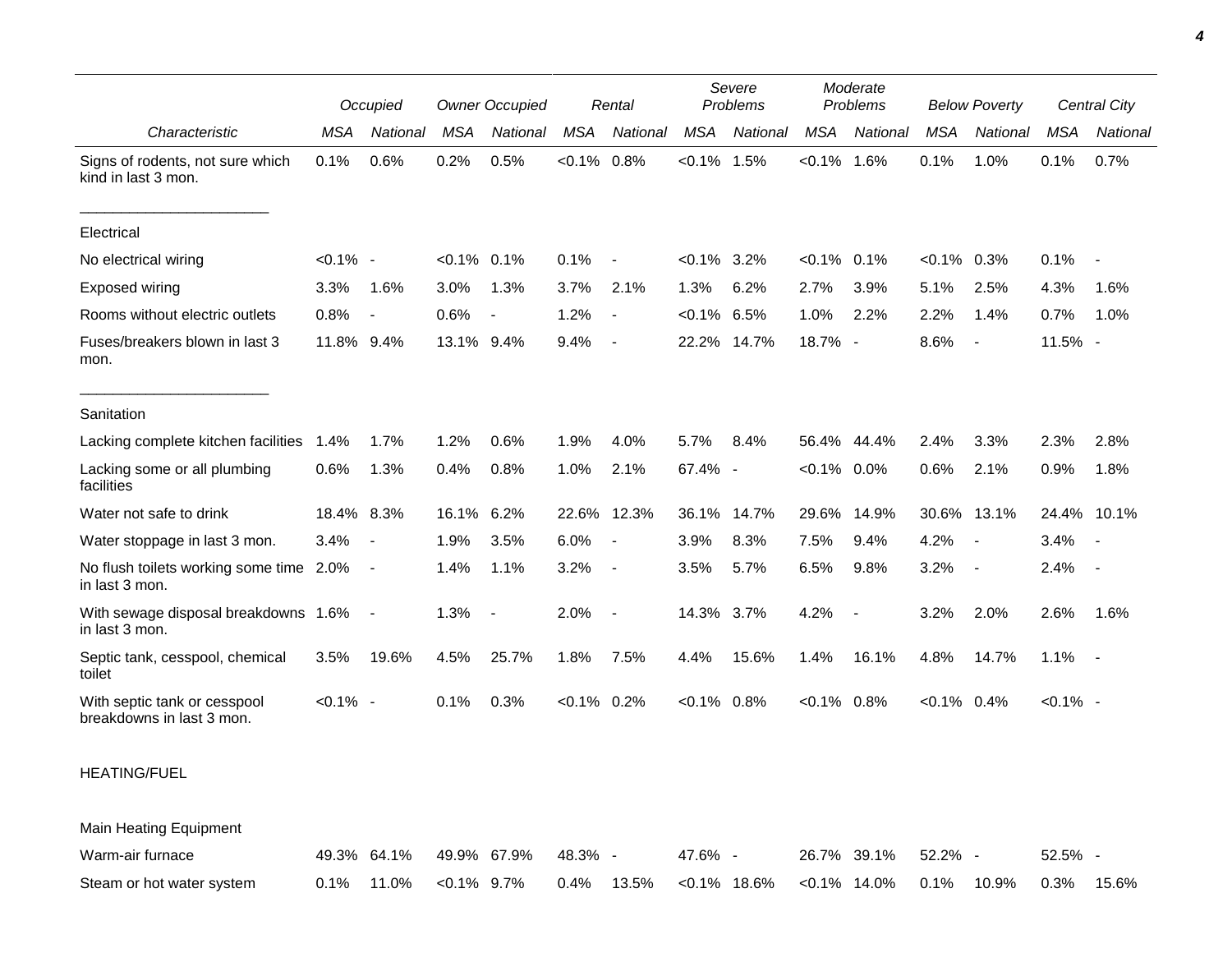|                                                         |                | Occupied       | <b>Owner Occupied</b> |             | Rental         |                          | Severe<br>Problems |                   | Moderate<br>Problems |                          | <b>Below Poverty</b> |                          | <b>Central City</b> |                          |
|---------------------------------------------------------|----------------|----------------|-----------------------|-------------|----------------|--------------------------|--------------------|-------------------|----------------------|--------------------------|----------------------|--------------------------|---------------------|--------------------------|
| Characteristic                                          | <b>MSA</b>     | National       | <b>MSA</b>            | National    | <b>MSA</b>     | National                 | <b>MSA</b>         | National          | <b>MSA</b>           | National                 | <b>MSA</b>           | National                 | <b>MSA</b>          | National                 |
| Electric heat pump                                      | 47.1%          | 11.8%          | 47.0%                 | 12.9%       | 47.2%          | 9.6%                     | 47.6% 7.1%         |                   | 47.1%                | 4.8%                     | 38.1%                | 9.7%                     | 43.1% 8.5%          |                          |
| Built-in electric units                                 | 0.1%           | 4.2%           | $< 0.1\%$ 2.6%        |             | 0.2%           | 7.4%                     | $< 0.1\%$ 5.2%     |                   | $< 0.1\%$            | 5.6%                     | 0.2%                 | 5.9%                     | $< 0.1\%$ 3.9%      |                          |
| Floor, wall, or other built-in hot air<br>without ducts | 1.3%           | 3.9%           | 0.8%                  | 2.4%        | 2.2%           | 6.9%                     | 1.3%               | 7.0%              | 5.5%                 | $\overline{\phantom{a}}$ | 4.1%                 | 6.7%                     | 1.3%                | 5.2%                     |
| Room heaters with flue                                  | 0.1%           | 0.8%           | 0.2%                  | 0.7%        | $< 0.1\%$ 1.0% |                          | $< 0.1\%$ 1.1%     |                   | $< 0.1\%$            | 1.1%                     | $< 0.1\%$            | 1.4%                     | 0.2%                | 0.6%                     |
| Room heaters without flue                               | 0.3%           | 1.0%           | 0.1%                  | 0.8%        | 0.6%           | 1.2%                     | $< 0.1\%$ 2.5%     |                   |                      | 10.1% 25.2%              | 0.2%                 | 2.2%                     | 0.1%                | 0.7%                     |
| Portable electric heaters                               | 1.1%           | $\blacksquare$ | 1.3%                  | 0.9%        | 0.7%           | 1.8%                     | 1.8%               | 3.9%              | 1.4%                 | 2.0%                     | 4.2%                 | 3.0%                     | 1.4%                | $\blacksquare$           |
| <b>Stoves</b>                                           | 0.1%           | 0.9%           | 0.2%                  | 1.2%        | $< 0.1\%$ 0.5% |                          | $< 0.1\%$ 4.0%     |                   | $< 0.1\%$            | 1.0%                     | $< 0.1\%$            | 1.2%                     | 0.3%                | $\sim$ $-$               |
| Fireplace with inserts                                  | $< 0.1\%$ 0.2% |                | $< 0.1\%$ 0.2%        |             | $< 0.1\%$ -    |                          | $< 0.1\%$ 0.1%     |                   | $< 0.1\%$            | 0.1%                     | $< 0.1\%$ 0.1%       |                          | $< 0.1\%$ -         |                          |
| Fireplace without inserts                               | $< 0.1\%$ -    |                | $< 0.1\%$ -           |             |                | $< 0.1\% < 0.1\%$        | $< 0.1\%$ 0.2%     |                   | $< 0.1\%$            | 0.1%                     | $< 0.1\%$            | 0.1%                     |                     | $< 0.1\%$ $< 0.1\%$      |
| Other                                                   | 0.3%           | $\blacksquare$ | 0.4%                  | $\sim$      | 0.3%           |                          | $< 0.1\%$ 1.1%     |                   | 7.5%                 | 0.3%                     | 0.9%                 | $\overline{\phantom{a}}$ | 0.5%                | $\overline{\phantom{a}}$ |
| No heating equipment                                    | 0.2%           | 0.4%           | 0.1%                  | $\sim$      | 0.2%           | 0.7%                     | 1.7%               | 1.1%              | 1.7%                 | 0.7%                     | 0.1%                 | 0.6%                     | 0.2%                | 0.7%                     |
| Cooking stove                                           | $< 0.1\%$ 0.1% |                | $< 0.1\%$ -           |             | $< 0.1\%$ 0.1% |                          | $< 0.1\%$ 0.2%     |                   | $< 0.1\%$            | 0.3%                     | $< 0.1\%$ 0.2%       |                          | $< 0.1\%$ 0.1%      |                          |
| <b>Water Heating Fuel</b>                               |                |                |                       |             |                |                          |                    |                   |                      |                          |                      |                          |                     |                          |
| Electricity                                             |                | 63.6% 41.3%    | 57.7%                 | 39.0%       |                | 73.8% 45.7%              |                    | 72.4% 38.7%       | 55.8%                | 39.0%                    | 68.0%                | 46.9%                    |                     | 60.4% 31.9%              |
| Gas, LP/bottled gas                                     |                | 35.5% 54.3%    | 40.9% 56.6%           |             |                | 26.0% 49.7%              |                    | 27.6% 53.8%       |                      | 43.3% 55.2%              | 31.5%                | 49.2%                    |                     | 38.8% 62.8%              |
| Fuel oil                                                | $< 0.1\%$ 4.1% |                | $< 0.1\%$ 4.0%        |             | $< 0.1\%$ 4.3% |                          | $< 0.1\%$ 6.5%     |                   | $< 0.1\%$ 5.1%       |                          | $< 0.1\%$ 3.6%       |                          | $< 0.1\%$ 5.0%      |                          |
| Kerosene or other liquid fuel                           | $< 0.1\%$ -    |                | $< 0.1\%$ -           |             | $< 0.1\%$ -    |                          |                    | $< 0.1\% < 0.1\%$ | $< 0.1\%$            | 0.1%                     | $< 0.1\%$ -          |                          | $< 0.1\%$ -         |                          |
| Other                                                   | 1.0%           | 0.4%           | 1.4%                  | 0.4%        | 0.2%           | $\overline{\phantom{a}}$ | $< 0.1\%$          | 1.0%              | 0.9%                 | 0.5%                     | 0.5%                 | $\blacksquare$           | 0.8%                | 0.2%                     |
| Clothes Dryer(,000)                                     | 1,275          | 93,052         | 916                   | 72,397      | 360            | 20,655                   | 8                  | 1,139             | 21                   | 2,344                    | 158                  | 9,825                    | 481                 | 21,908                   |
| Have Clothes Dryer                                      | 83.7% -        |                | 94.3% -               |             | 65.0% -        |                          | 56.9% -            |                   | 55.6% -              |                          | 63.3% -              |                          | 77.1% -             |                          |
| Electricity                                             | 87.4% -        |                | 85.2% -               |             | 93.0% -        |                          | 93.8% -            |                   | 81.3% -              |                          | 92.2% -              |                          | 85.1% -             |                          |
| Gas, LP gas (liquid propane)                            |                | 12.6% 21.8%    |                       | 14.8% 23.5% | 7.0%           | 15.8%                    | 6.2%               | 21.0%             | 18.7% -              |                          | 7.8%                 | 17.8%                    | 14.9%               | 25.6%                    |
| Other                                                   | $< 0.1\%$ 0.1% |                | $< 0.1\%$ -           |             | $< 0.1\%$ 0.1% |                          | $< 0.1\%$ 0.1%     |                   |                      | $< 0.1\%$ $< 0.1\%$      | $< 0.1\%$ 0.1%       |                          | $< 0.1\%$ 0.1%      |                          |

Heating Problems

\_\_\_\_\_\_\_\_\_\_\_\_\_\_\_\_\_\_\_\_\_\_\_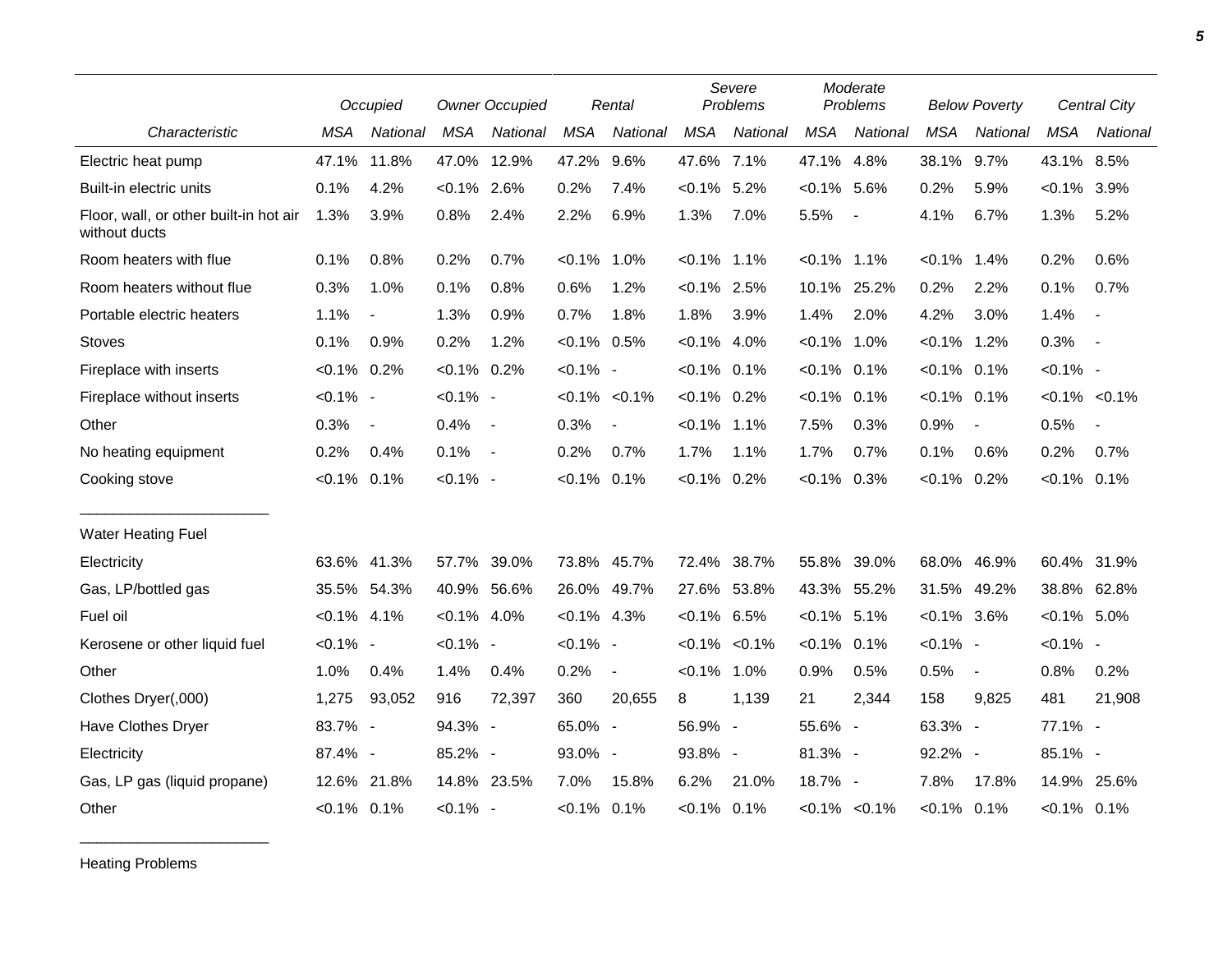|                                                             |                | Occupied                 |                | <b>Owner Occupied</b>    |             | Rental                   |                | Severe<br>Problems       |                | Moderate<br>Problems     |                | <b>Below Poverty</b>     |                | Central City             |  |
|-------------------------------------------------------------|----------------|--------------------------|----------------|--------------------------|-------------|--------------------------|----------------|--------------------------|----------------|--------------------------|----------------|--------------------------|----------------|--------------------------|--|
| Characteristic                                              | MSA            | National                 | <b>MSA</b>     | National                 | <b>MSA</b>  | National                 | <b>MSA</b>     | National                 | <b>MSA</b>     | <b>National</b>          | <b>MSA</b>     | <b>National</b>          | <b>MSA</b>     | National                 |  |
| Uncomfortably cold for 24 hours or 4.2%<br>more last winter |                | 9.1%                     | 3.5%           | 7.7%                     | 5.8%        | 12.5%                    | 47.9% -        |                          | 8.3%           | 22.2%                    | 7.0%           | 13.7%                    | 5.9%           | 10.1%                    |  |
| Heating equipment breakdowns                                | 1.1%           | 2.3%                     | 0.7%           | 1.9%                     | 1.7%        | 3.2%                     | 30.0% -        |                          | 1.3%           | 4.1%                     | 1.3%           | 3.8%                     | 1.2%           | 3.0%                     |  |
| Other causes                                                | 2.5%           | 5.9%                     | 2.7%           | 5.5%                     | 2.3%        | 6.7%                     | 2.9%           | 11.0%                    | 5.7%           | 15.4%                    | 3.9%           | 8.0%                     | 3.7%           | 6.0%                     |  |
| Utility interruption                                        | 0.2%           | 1.9%                     | 0.2%           | 2.3%                     | $< 0.1\%$   | 1.1%                     | $< 0.1\%$      | 1.5%                     | $< 0.1\%$      | 1.9%                     | $< 0.1\%$      | 1.6%                     | 0.4%           | 1.1%                     |  |
| Inadequate heating capacity                                 | 0.5%           | 1.1%                     | 0.4%           | 0.7%                     | 0.6%        | 2.0%                     | 1.3%           | 3.9%                     | 4.7%           | $\overline{\phantom{a}}$ | 1.0%           | 2.2%                     | 0.8%           | 1.7%                     |  |
| Inadequate insulation                                       | 0.2%           | 1.1%                     | 0.1%           | 0.7%                     | 0.3%        | 1.8%                     | $< 0.1\%$      | 3.1%                     | $< 0.1\%$      | 5.0%                     | 0.1%           | 2.0%                     | 0.1%           | 1.4%                     |  |
| Cost of heating                                             | 0.9%           |                          | 1.0%           |                          | 0.8%        | 1.1%                     | 1.6%           |                          | $< 0.1\%$ 2.8% |                          | 0.9%           | 1.3%                     | 1.5%           | 0.8%                     |  |
| Other                                                       | 0.8%           | 1.3%                     | 0.9%           | 1.2%                     | 0.7%        | 1.6%                     | $< 0.1\%$ 3.5% |                          | 1.0%           | 3.2%                     | 1.9%           | $\overline{\phantom{a}}$ | 1.0%           | 1.6%                     |  |
| SELECTED PHYSICAL<br><b>PROBLEMS</b>                        |                |                          |                |                          |             |                          |                |                          |                |                          |                |                          |                |                          |  |
| Severe Physical Problems(,000)                              | 14             | 2,103                    | 5              | 907                      | 9           | 1,196                    | 14             | 2,103                    |                |                          | 5              | 522                      | 8              | 909                      |  |
| Severe physical problems                                    | 0.9%           | 1.8%                     | 0.5%           | 1.2%                     | 1.7%        | 3.1%                     | 100%           | $\overline{\phantom{a}}$ |                |                          | 1.9%           | 3.3%                     | 1.3%           | 2.7%                     |  |
| Plumbing                                                    | 0.6%           | 1.2%                     | 0.4%           | 0.8%                     | 1.0%        | 2.1%                     | 67.4% -        |                          |                |                          | 0.6%           | 2.1%                     | 0.9%           | 1.8%                     |  |
| Heating                                                     | 0.3%           | $\blacksquare$           | 0.1%           |                          | 0.6%        | 0.9%                     | 30.0% -        |                          |                |                          | 1.1%           | $\overline{\phantom{a}}$ | 0.4%           | 0.8%                     |  |
| Electric                                                    | $< 0.1\%$ 0.1% |                          | $< 0.1\%$ 0.1% |                          | $< 0.1\%$ - |                          | $< 0.1\%$ 3.1% |                          |                |                          | $< 0.1\%$ 0.1% |                          | $< 0.1\%$ -    |                          |  |
| Hallways                                                    | $< 0.1\%$ 0.0% |                          | $< 0.1\%$      | 0.0%                     | $< 0.1\%$   | 0.0%                     | $< 0.1\%$ 0.0% |                          |                |                          | $< 0.1\%$ 0.0% |                          | $< 0.1\%$ 0.0% |                          |  |
| Upkeep                                                      | $< 0.1\%$ -    |                          | 0.1%           | $\overline{\phantom{a}}$ | $< 0.1\%$   | 0.1%                     | 4.4%           | 2.5%                     |                |                          | 0.1%           | $\blacksquare$           | $< 0.1\%$ 0.1% |                          |  |
| Moderate Physical Problems(,000)                            | 38             | 4,126                    | 19             | 1,568                    | 19          | 2,558                    | $\mathbf{r}$   |                          | 38             | 4,126                    | 8              | 1,170                    | 23             | 1,628                    |  |
| Moderate physical problems                                  | 2.5%           | 3.6%                     | 1.9%           | $\overline{a}$           | 3.4%        | 6.6%                     |                |                          | 100%           | $\blacksquare$           | 3.3%           | 7.3%                     | 3.7%           | 4.9%                     |  |
| Plumbing                                                    | 0.1%           | $\overline{\phantom{a}}$ | 0.1%           | $\frac{1}{2}$            | 0.3%        | $\overline{\phantom{a}}$ |                |                          | 5.8%           | $\overline{a}$           | 0.3%           | $\overline{\phantom{a}}$ | 0.2%           |                          |  |
| Heating                                                     | 0.3%           | 0.9%                     | 0.1%           | 0.8%                     | 0.6%        | 1.1%                     |                |                          |                | 10.1% 25.2%              | 0.2%           | 2.1%                     | 0.1%           | 0.7%                     |  |
| Upkeep                                                      | 1.4%           | $\overline{\phantom{a}}$ | 1.2%           | 0.5%                     | 1.8%        | 3.7%                     |                |                          | 56.4%          | 44.4%                    | 2.2%           | 2.9%                     | 2.2%           | $\overline{\phantom{a}}$ |  |
| Hallways                                                    | $< 0.1\%$      | 0.0%                     | $< 0.1\%$      | 0.0%                     | $< 0.1\%$   | 0.0%                     |                |                          | $< 0.1\%$ 0.0% |                          | $< 0.1\%$      | 0.0%                     | $< 0.1\%$      | 0.0%                     |  |
| Kitchen                                                     | 0.7%           | 1.0%                     | 0.7%           |                          | 0.8%        | 1.7%                     |                |                          | 29.5% -        |                          | 0.7%           | 2.3%                     | 1.2%           | 1.6%                     |  |

\_\_\_\_\_\_\_\_\_\_\_\_\_\_\_\_\_\_\_\_\_\_\_